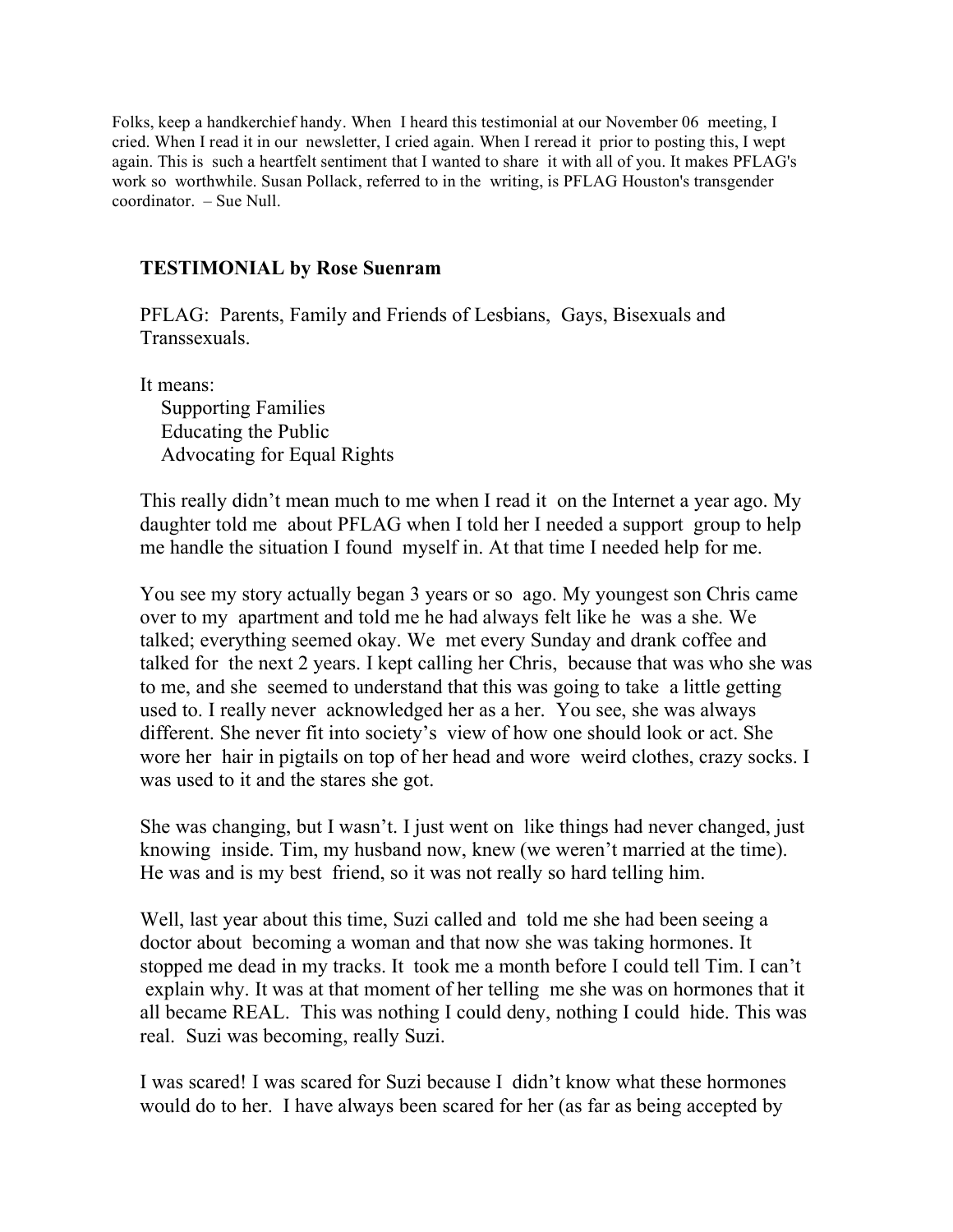society) because she had already had confrontations with the police who would stop her on her bike and ridicule her for looking the way she looked. And there were other people who would not or could not accept her being different. I was scared for myself, because now I had a daughter, not a son. I really didn't understand what that meant to me. This was real, I couldn't deny it or hide it any more.

So a year ago everything seemed to be changing. But I wasn't. I was experiencing feelings that I couldn't understand. And not only was I having a hard time dealing with my own feelings; there were these questions: "How will I tell my family about this?" (which I haven't yet done). "If I'm having a hard time with this, how will it impact them?" "How will I introduce Suzi? Or can I?" "What will people think?" "What about people at church?" "What about people at work?"

This is where PFLAG came in. I needed help. I needed to be with other people who had gone through and were going through the same sort of life-changing experiences I was. I had a hard time finding a support group, so eventually I just asked Suzi for help. She led me to PFLAG. She had been going to PFLAG in Memphis, TN for some time. So that is what led me here. I asked Tim if he would go with me and he did; how thankful I was he even wanted to. I was absolutely terrified. When Susan Pollack greeted us and asked if we had a gay, lesbian or transgender child, I couldn't say anything. It was Tim who confessed. I know "confessed" is a hard word, but that is how I felt at the time. I was completely withdrawn and in shock at Susan's excitement that we had a transgender child. I was also in awe of her reaction and enthusiasm that someone had finally come. She also had a transgender child and had waited so long for other transgender family members to come. That opened a door for me that couldn't have been opened if it weren't for Susan and if I had not come.

On our 3rd visit, when we went to a regular group meeting that was not all about transgender, I began the first part of my healing. One of the parents said, it was like going thru a death, the death of the child you gave birth to, and now the birth of the child you have now. I couldn't hold back the tears. It was so hard. But it was important for me to understand that these feelings I was experiencing were similar to grieving. This is something only another parent would understand. Even though our situations are different, they are the same.

Support, yes, PFLAG is like a life thread that has helped and is helping me through the different stages of this journey that I now go thru with my daughter. Also, I have found I am not the only one, I am not alone. PFLAG doesn't judge me; it's a place I come once a month to be with family to talk about my family if I choose to.